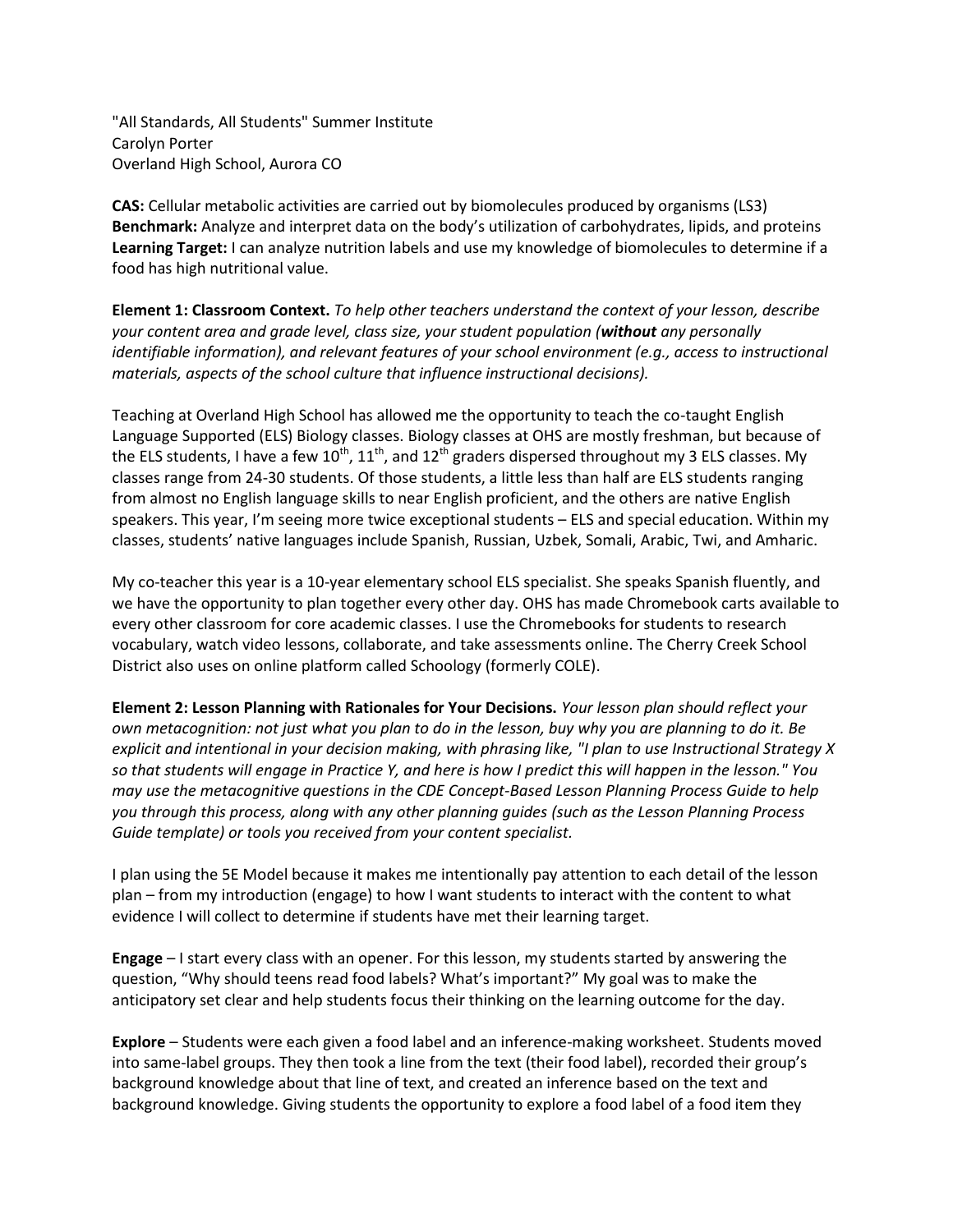were all familiar with allowed students to develop the concept of "good nutrition" and reading the food label. I used the instructional strategy of modeling how to make an inference so students would engage in making their own inferences.

**Explain** – Students went back to their home teams to jigsaw their inferences; they now all had a different food label and thus, different inferences to share. Each student then received a paper that explained the different parts of a nutrition label. I like this first one because it is shorter [https://patienteducation.osumc.edu/Documents/food-la.pdf,](https://patienteducation.osumc.edu/Documents/food-la.pdf) but this second link is nice because of all the information that it gives so students can explore more deeply: [http://www.fda.gov/downloads/Food/IngredientsPackagingLabeling/UCM275396.pdf.](http://www.fda.gov/downloads/Food/IngredientsPackagingLabeling/UCM275396.pdf) Students had to share their best inference with their teammates and show them their food label. This allowed students to question each other and explain what they had learned so far.

**Elaborate** – Students elaborated on this concept of reading food labels and determining "good nutrition" in their home teams. Each student shared their best inference. Then, they used textual evidence from the "How to read a food label" sheet to support or reject their inference. This process allowed students to elaborate on what they already knew about carbohydrates, fats, proteins, sodium, calories, and serving size. Through this structure, students were also able to dispel their own misconceptions.

**Evaluate** – Lastly, students went back and assessed their understanding by answering their essential question that was presented at the beginning of class. This exit ticket allowed me to collect evidence of student learning. Based on these formative assessments, I could see areas of confusion and misconceptions, and I could use this information to adjust my next lesson.

**Element 3: Description of the Lesson Implementation.** *Without relying on inferences or interpretations, give a straightforward synopsis of the enactment of the lesson. Focus on what actually happened. It may be helpful to think about the lesson from a student's point of view, or the perspective of an observer who didn't know your lesson plan ahead of time. It may also be useful to include artifacts of student work (without any personally identifiable information).*

Initially, students wanted to answer their essential question right away. Some of them did write their initial thinking in their science notebooks. During the Explore portion of the lesson, students were having a hard time using textual evidence and background information to make their inference. For example, one student wrote, "Sodium 160 mg 7%, My mom always tells me that Pop Tarts are unhealthy, Pop Tarts are good for me." I explained to this group that their background information needed to be about sodium.

After reading a few inferences, I clarified to the class that the inference needed a "because…" Most students wrote better inferences after this adjustment. "Lunchables are not healthy because they have a lot of fat."

Students wrote 1-3 inferences in their same food label groups. When they returned to their home teams and shared their best inferences, most groups were only able to support or reject one inference with evidence from their text, "How to read a food label", because of time.

Exit Tickets were informative. Students were able to say that they needed to know about what's in food because they need to have the right kinds of Calories and need to make healthy food choices.